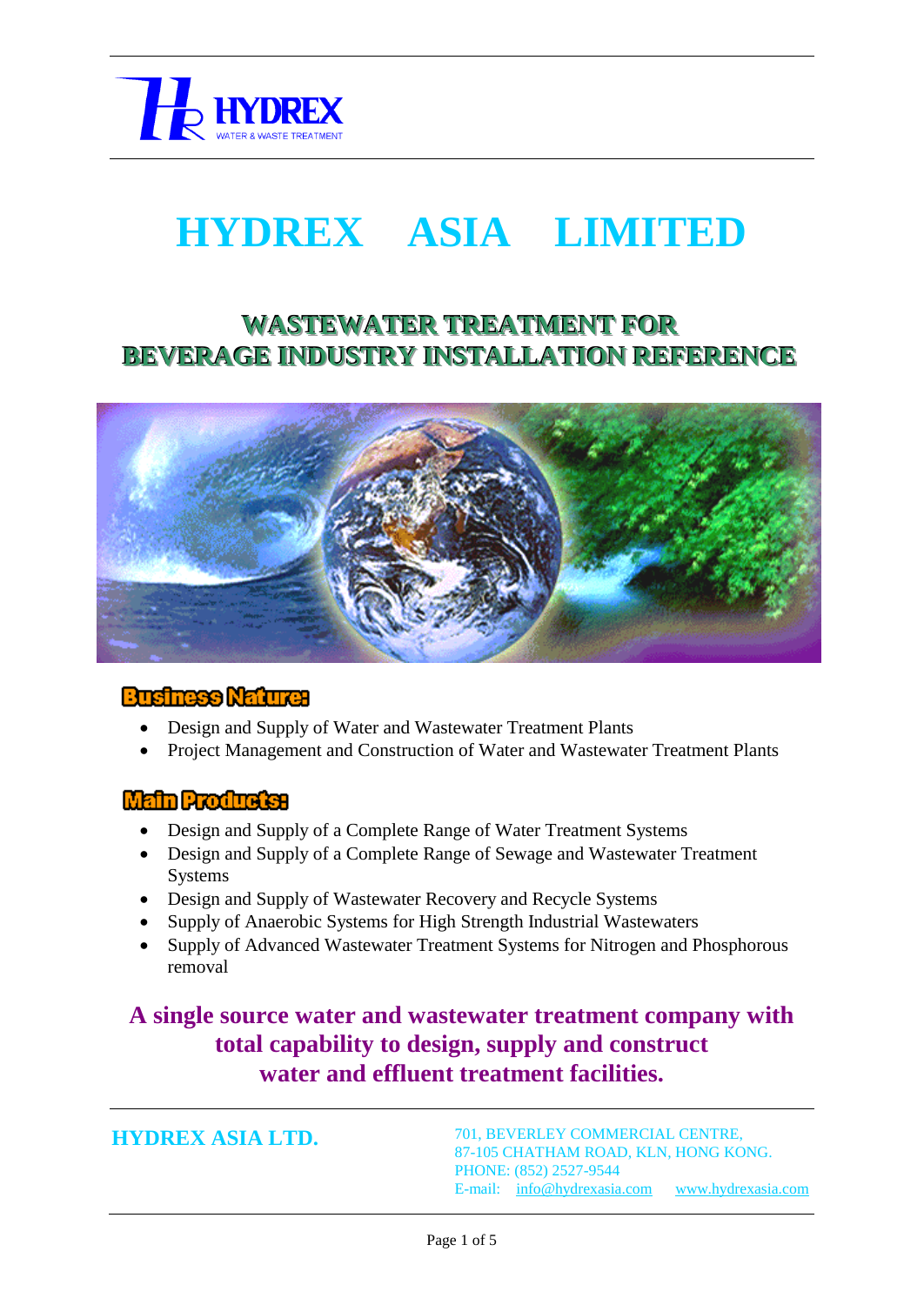

# **HYDREX –– Wastewater Treatment for Beverage Industry**

### **Soft Drink Industry**

#### **Project A**

In 1984, Hydrex won the contract for the design and supply of a wastewater treatment plant for Coca-Cola's Concentrate Plant in the Philippines among many repute international competitors. The success was due to Hydrex's advanced and reliable plant design. The wastewater's fluctuation was very high. Its BOD and pH varied considerably from 300 to 4,500 and from 6 to 12 respectively. Hydrex's unique design not only achieved consistently the effluent quality requirements, but also provided a cost effective solution. The U.S. Headquarters of Coca-Cola was fully satisfied with the plant's performance and further awarded to Hydrex the wastewater treatment plant contracts for its Concentrate Plants in Shanghai, Indonesia and Pakistan.



**Wastewater Treatment System for Coca Cola's Concentrate Plant in the Philippines**

#### **Project B**

In 1994, the U.S. Headquarters of Coca-Cola signed an agreement with Hydrex as its preferred designer and supplier for wastewater treatment plants in Asia. Coca-Cola's bottling plants in South-east Asia region invited Hydrex to design and supply wastewater treatment plants for them. To mention a few, the plants in San Fernando and Santa Rosa in the Philippines, and the plants in Hanoi and Ho Chi Minh City, Vietnam etc.



**Wastewater Treatment System for Coca Cola's Bottling Plant in Hanoi, Vietnam**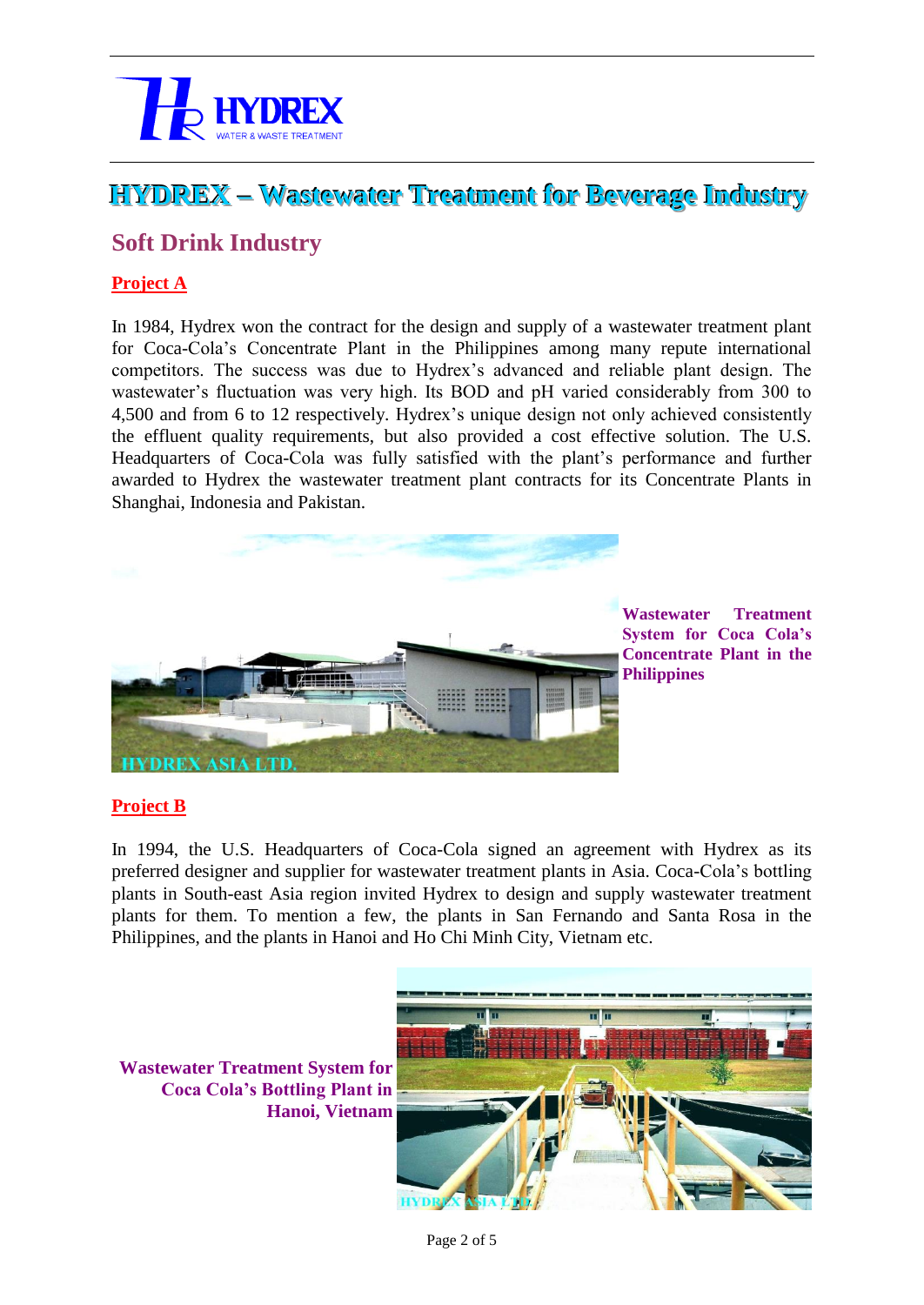

#### **Project C**

In April 2003, Hydrex was invited to participate a tender for a wastewater treatment system for a Coca-Cola bottling plant in Cambodia. The plant shall be able to be disassembled and re-erected in another location for future expansion. Hydrex bid package was evaluated to be the most responsive and competitive among four tenders. The design and supply contract was awarded to Hydrex after the approval was obtained from the Coca Cola's Division and Global Environmental Assurance in Atlanta.





**Glass Fused Steel Process Tanks Concentric Aeration and Settling Tanks**

#### **Project D**

In 2008, Hydrex won the contract for the design and supply of a wastewater treatment plant for Coca-Cola's Concentrate Plant in the Shanghai, China. Due to influent concentrations and flows, aerobic treatment has been chosen for secondary biological treatment. Since Coca-cola has committed to absolute greenhouse gas emissions reductions, Hydrex designed and supplied a RBC as the  $1<sup>st</sup>$  stage roughing process in order to reduce electricity consumption. The second stage biological treatment is single stage nitrification/ denitrification.

The biologically treated effluent undergoes a tertiary treatment for further removal of suspended solids, soluble organics, phosphorus and color. The treatment process involves chemical precipitation and flocculation, followed by sedimentation, media and carbon filtrations and ozonation.



**Anoxic/Oxic Biological Treatment Tertiary Treatment** 



**and Color Removal System**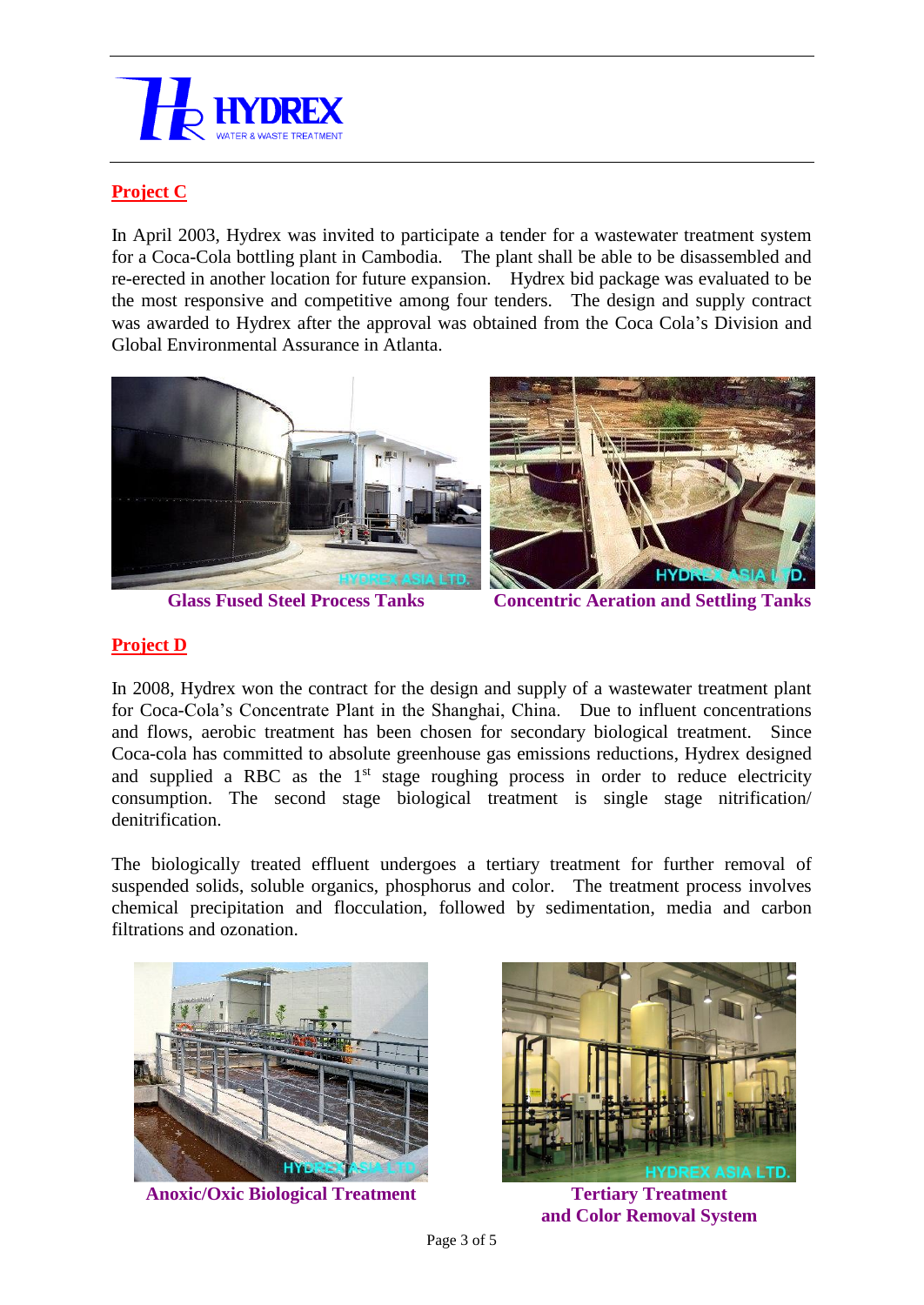

## **Brewery Industry**

#### **Project A**

In 1983, San Miguel (Hong Kong) appointed Hydrex to design and supply a wastewater treatment system for its Brewery. The plant required being flexible and reliable because it was subject to expand or re-locate. Hydrex designed the plant in concentric circular steel configuration so that the tanks could still be re-used in the future.



**Cylindrical Wastewater Treatment Station for San Miguel Brewery, Hong Kong**